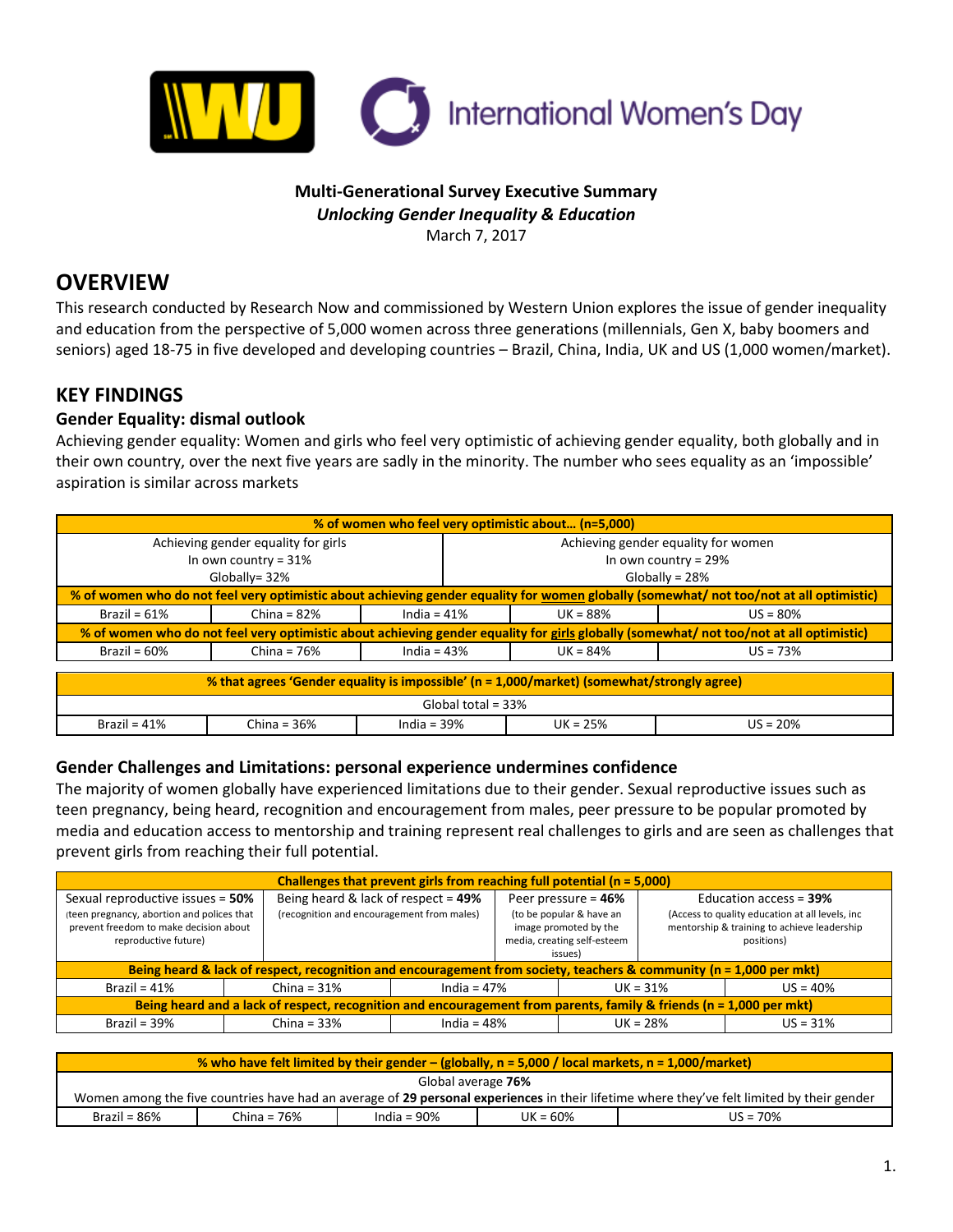### *Across the globe women feel underrepresented and undervalued in the workplace:*

Social and cultural factors, where girls are viewed as inferior to boys and not worth educating, are barriers to girls accessing a quality education. The number who see gaining equality and inclusivity in the workplace as a vital first step is similar across markets.

| % of women who agree that $(n = 5,000)$ – global average |                                          |                                                |  |  |  |
|----------------------------------------------------------|------------------------------------------|------------------------------------------------|--|--|--|
| Men & boys still believe they are superior to            | Women are still not represented in equal | Society expects me to take on responsibilities |  |  |  |
| women and girls                                          | numbers in business or politics $= 78\%$ | that it doesn't expect men to take on $= 67\%$ |  |  |  |
| $= 78%$                                                  |                                          |                                                |  |  |  |

#### **Knowledge is power: Why education matters**

Unlocking education is critical to breaking down barriers: Results indicate that education is a key determinant of quality of life. In fact, Women across the world agree education can unlock girls' potential and develop women that will change the world (84%). Women in the developing countries (India and Brazil) face appalling barriers to education related to poverty, violence and access to modern assets.

| Barriers to quality education ( $n = 5,000$ ) – global totals            |                           |                       |                           |                                        |  |  |  |
|--------------------------------------------------------------------------|---------------------------|-----------------------|---------------------------|----------------------------------------|--|--|--|
| Dropping out of school                                                   | Social & cultural factors | Peer pressure to be   | Poverty, including access | Violence against girls at school or    |  |  |  |
| due to issues such as                                                    | where girls are viewed    | popular and have an   | to food, water, clothing, | on their way to school = $39\%$        |  |  |  |
| pregnancy or early                                                       | as inferior to boys & not | image promoted by     | shelter and               |                                        |  |  |  |
| marriage $= 50%$                                                         | worth educating $= 45%$   | the media, creating   | transportations = $39%$   |                                        |  |  |  |
|                                                                          |                           | self-esteem issues =  |                           |                                        |  |  |  |
|                                                                          |                           | 40%                   |                           |                                        |  |  |  |
| Barriers to quality education ( $n = 1,000/m$ arket) – by country totals |                           |                       |                           |                                        |  |  |  |
| Poverty, including                                                       | Violence against girls at | Poor school           | Lack of qualified         | Limited access to modern               |  |  |  |
| access to food, water,                                                   | school or on their way    | conditions, such as   | teachers                  | technology                             |  |  |  |
| clothing, shelter and                                                    | to school                 | overcrowding, lack of |                           | (such as computers, mobiles, internet) |  |  |  |
| transportations                                                          |                           | space or supplies     |                           |                                        |  |  |  |
| Brazil = $50\%$                                                          | Brazil = $51\%$           | Brazil = $45%$        | Brazil = $37%$            | Brazil = $21%$                         |  |  |  |
| China = $33%$                                                            | China = $38%$             | China = $26%$         | China = $20%$             | China = $17%$                          |  |  |  |
| India = $53%$                                                            | India = $52%$             | India = $40\%$        | India = $33%$             | India = $32\%$                         |  |  |  |
| $UK = 19%$                                                               | $UK = 20%$                | $UK = 35%$            | $UK = 20%$                | $UK = 8%$                              |  |  |  |
| $US = 39\%$                                                              | $US = 33%$                | $US = 34%$            | $US = 21%$                | $US = 15%$                             |  |  |  |

*Education reform:* Women feel that key actions to unlocking education for girl's centers on re-teaching gender communications, including:



## **First vital steps: equality and inclusivity in the work place**

What does success look like in five years? Women recognize observable and measurable steps must be taken by leaders in industry and government to drive change. However, developing countries are encouraging girls take a 'fearless' approach to overcoming their own barriers

| <b>Girls need to be fearless to overcome barriers (n = 1.000 per mkt)</b>      |  |  |  |  |  |  |  |
|--------------------------------------------------------------------------------|--|--|--|--|--|--|--|
| Brazil = $38%$<br>25%<br>18%<br>$UK = 22%$<br>India = $43%$<br>US =<br>- China |  |  |  |  |  |  |  |